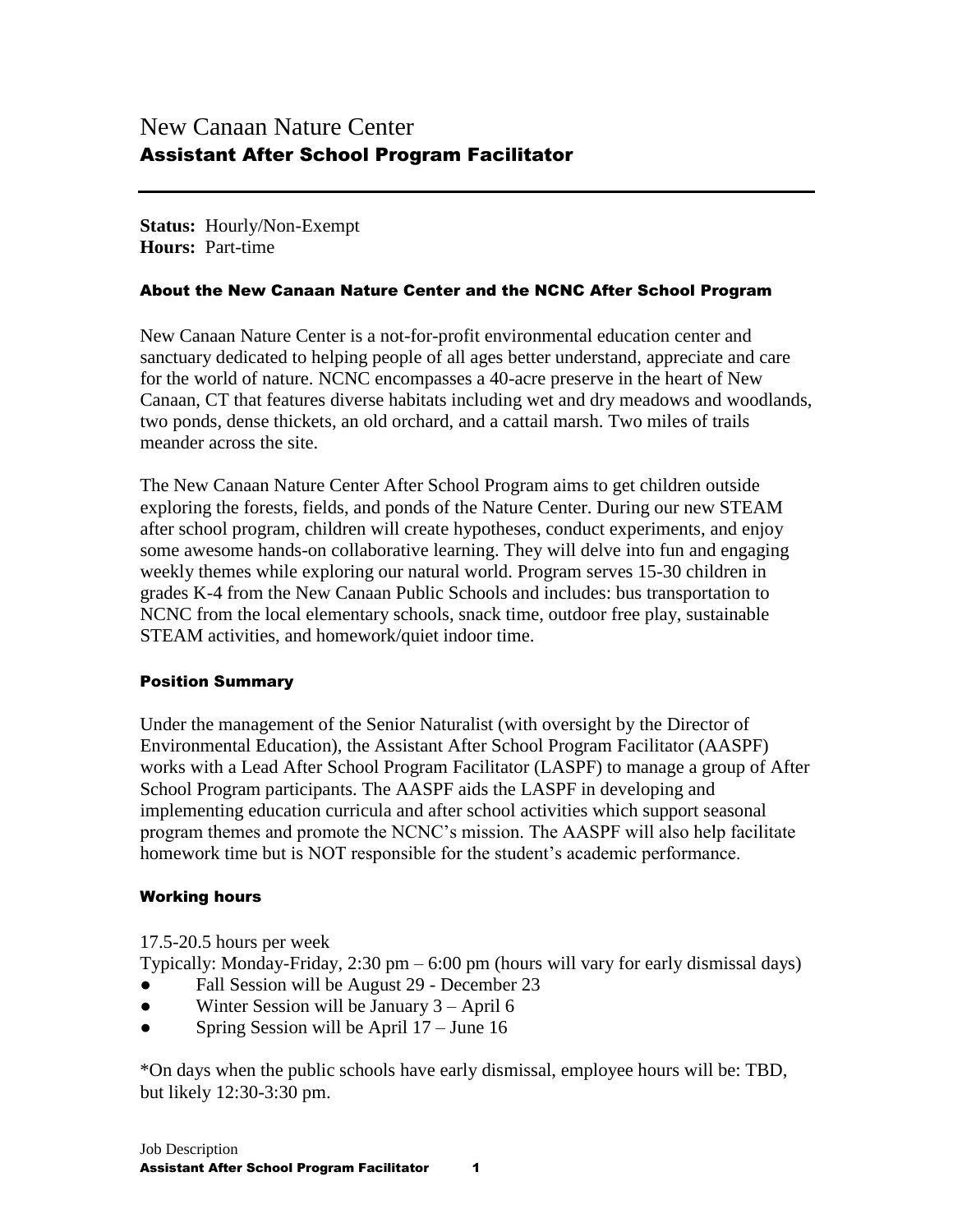\*The New Canaan Nature Center After School Program follows the New Canaan Public School calendar. There is no programming on vacation weeks or single-day holidays when the public schools are closed.

## **Duties**

The Assistant After School Program Facilitator will report to the Senior Naturalist. Job responsibilities include:

Create a clean, safe, and healthy learning environment for children in the NCNC After School Program; recognize & appropriately respond to all hazards & emergencies.

Maintain CT state standards for childhood care centers, assisting with program participant forms & other paperwork, as needed.

Work with other After School Program Facilitators and members of the Environmental Education team to provide high quality nature-based education experiences to all program participants.

Assist the LASPF in leading interactive and interdisciplinary After School programming for grade school-aged children that maximizes the use of our NCNC outdoor classroom space.

Provide enthusiastic and innovative instruction in coordination with the Lead After School Program Facilitator; teach through hands-on and inquiry-based methods that encourage exploration, awareness, appreciation, and stewardship of the natural environment.

Encourage the personal and social development of children.

● Assist in safely lead groups of up to 15 children in an outdoor setting while enacting solid group/behavior management protocols

Coordinate with the Lead After School Program Facilitator for the implementation of logistical plans, curriculum development, etc.

- Provide support at annual community/special events.
- Participate and contribute in All Staff meetings.
- Additional tasks as assigned by supervisors or Executive Director

# Minimum Skill and Ability Requirements:

Be pursuing (or have the intent to pursue) coursework in Environmental Education, Biological Sciences, Education, Outdoor Recreation or other related field

Have experience and/or knowledge in education, environmental/outdoor education, formal and/or informal teaching, camps or similar experience working with children in a responsible and professional setting

Sense of humor, flexibility, and creative "think outside the box" solution-based mindset required

● Professional communication skills with visitors, volunteers, and the general public

Possess the physical ability to work actively throughout the property in a variety of weather conditions.